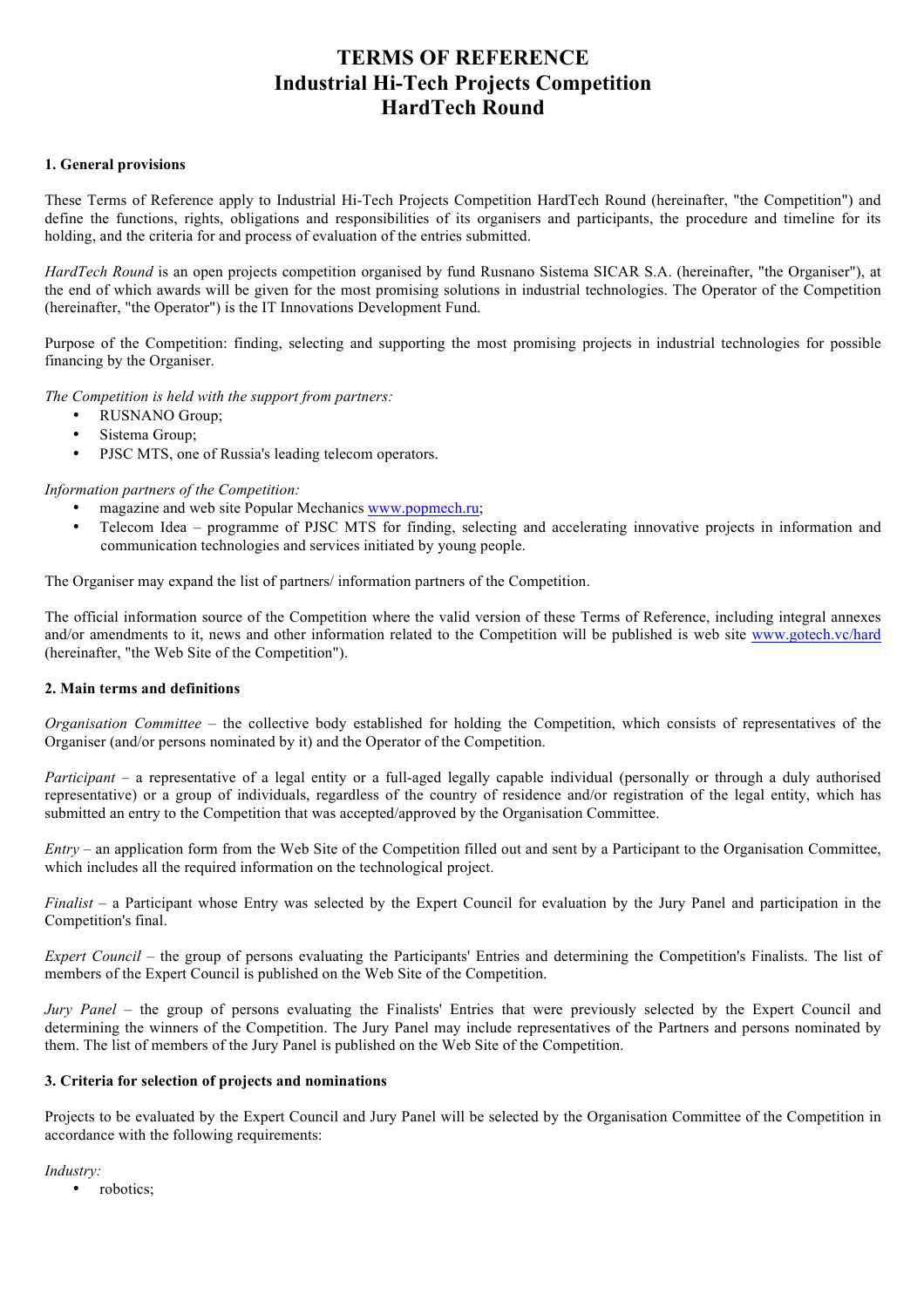- B2B software;
- innovative solutions for the oil and gas industry;
- comprehensive security solutions;
- energy efficiency;
- IoT solutions:
- communication equipment;
- microelectronics;
- special communications systems.

# *Key criteria for selection of winners of the Competition:*

- unique and protected technology (possibility to protect the technology in the whole world or in the maximum possible number of jurisdictions in accordance with the applicable regulations);
- problem and solution (how significant is the problem that the project solves, how interesting and how well developed is the offered solution);
- breakthrough technologies in major industries;
- project has export potential:
- project is represented by a strong team with expertise in technologies and the relevant industry;
- current results (clients or pilot projects, investments, revenue, other significant results confirming viability of the project);
- current commercial success of the project;
- scalability of the project/business (including presence in growing and new markets).

# *Categories and awards:*

- **Grand Prix:** a project or projects in which Rusnano Sistema Sicar S.A. will be willing to invest based on the results of evaluation and after completion of all relevant corporate procedures by the Organiser. The potential investment in the project (-s) of the winner (-s) may amount up to \$10m in accordance with the investment thesis of Rusnano Sistema Sicar S.A.
- **Best Idea:** a project with high visionary potential (areas of application, implementation, market growth and appeal) and with development prospects according to the judgements and consensus of opinions of the Expert Council and the Jury Panel. The award is a cash prize in the amount of RUB 1m (before taxes and levies). The award may be given in a non-cash form upon request of the winner in the specified category and subject to approval of the Organiser. The recipient of the award should be a resident of the Russian Federation.
- **Smart technologies for smart cities:** digital solutions to improve the urban environment. The projects in this category will be selected by a partner who set up this category: PJSC MTS. The winner in this category will get an opportunity to take part in the programme of PJSC MTS aimed at supporting innovative technological startups and will be eligible for a subsidised pilot project to develop and launch its solution in partnership with PJSC MTS.

Additional categories may be set up by the Competition partners throughout the period until the last date of the Competition and the announcement of its winners. In the event of adding new categories the Terms of Reference will be amended accordingly. The partners sponsoring specific categories will be responsible for granting awards in such partner categories (including the "Smart technologies for smart cities" category).

The Organiser of the Competition reserves the right to redistribute and grant awards at its discretion depending on the quality and number of projects submitted to the Competition subject to partners' approval.

## **4. Competition timeline and procedures**

The competition will be open for entries on 12 March 2018 on the Web Site of the Competition.

To take part in the Competition you need to complete and send an Entry form available on the Web Site of the Competition. Within 24 hours after receiving an Entry the Organisation Committee will check if the Entry complies with the requirements and conditions of the Competition and will send an electronic confirmation of acceptance to the Participant from the official address of the Organisation Committee.

Entries for the Competition will be accepted until 23:59 Moscow time, 18 May 2018. The deadline for submission of entries may be extended by the Organisation Committee of the Competition. In the event of extending the deadline for submission of entries the Terms of Reference will be amended accordingly.

A Participant will be deemed registered if he/she/it completed all the mandatory fields in the electronic entry form and submitted it before the deadline for submission of Entries. The Competition will be open only to those Participants whose entries were approved by the Organisation Committee as meeting the goals of the Competition and the requirements applied to projects.

The approved Entries will be submitted to the Expert Council for review. The Expert Council will conduct an online evaluation of the Entries and may invite the Participants in person or via video/audio communication means in order to get additional information about the projects. After the evaluation is completed, the Organisation Committee will determine the Finalists of the Competition and refer the Finalists' projects to the Jury Panel for review.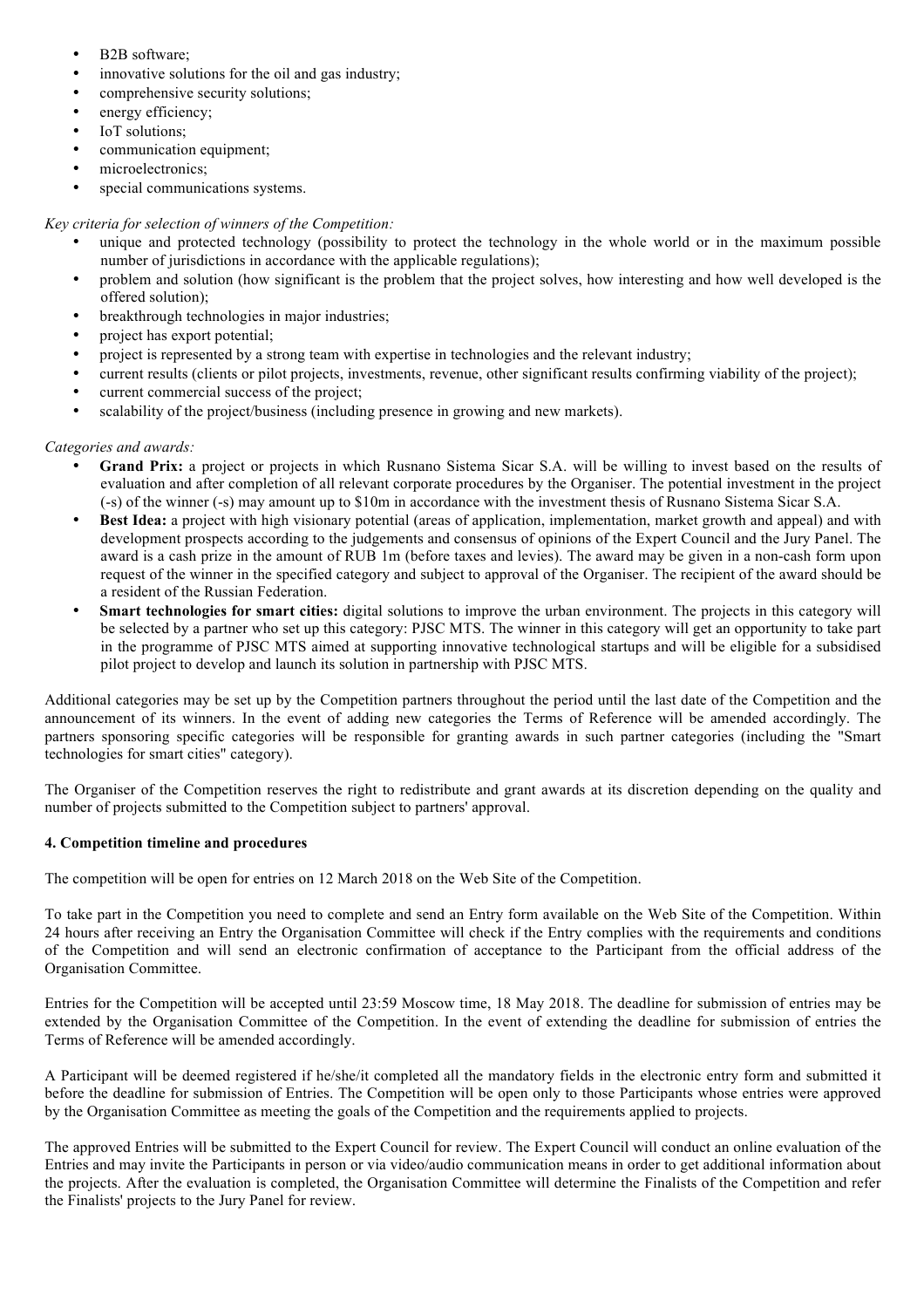The Jury Panel will determine the winners in the approved categories (either by meeting them in person or remotely).

The results of the Competition will be announced not later than on 31 October 2018. The results will be announced and the winners will be awarded at the final of the Competition. Information about the venue, date, time and format of the Final will be published by the Organisation Committee on the Web Site of the Competition.

#### **5. Organisation Committee, Jury Panel and Expert Council**

In order to implement these Terms of Reference and ensure the fair results of the Competition, the Organisation Committee, the Expert Council and the Jury Panel are formed.

Coordination of the Competition is entrusted to the Organisation Committee, which includes representatives of Rusnano Sistema Sicar S.A. (and/or persons nominated by it) and the Operator of the Competition. The Organisation Committee forms the Expert Council and the Jury Panel of the Competition, and the lists of their members are published on the Web Site of the Competition.

#### *Functions and powers of the Organisation Committee include:*

- making a decision on holding the Competition;
- developing these Terms of Reference of the Competition and a package of other documents required for the Competition;
- defining the terms and procedure for holding the Competition and its final;
- forming and approving the membership of the Expert Council;
- forming and approving the membership of the Jury Panel;
- finding various types of Partners;
- informing the Participants of the procedure and the main stages of the Competition;
- preparing the Finalists for giving the presentation during the final of the Competition;
- announcing additional categories:
- organising the final of the Competition;
- awarding prizes to the winners and runners-up of the Competition;
- making other organisational decisions aimed at achieving the objectives of the Competition.

#### *The Organisation Committee may:*

- refuse to accept any applicant on the grounds of non-compliance with the requirements of these Terms of Reference;
- disqualify the Participant for violating the rules of the Competition, non-compliance with the requirements and terms of the Competition, or submission of incomplete and/or false information in the Entry;
- transfer the information contained in the Entries of the Participants to the members of the Expert Council / the Jury Panel and the partners, who have established their own categories, for the purpose of conducting expert examination and selection of projects;
- process personal data of the Participants in accordance with the Policy for the processing of personal data and the terms of the Competition accepted by the Participants;
- use for advertising purposes names, logos and links to the sites of the Partners and the Participants of the Competition, as well as brief descriptions of the projects participating in the Competition and feedback from the Participants;
- release to the public summarised statistical data based on the analysis of the received Entries.

#### *The Organisation Committee shall:*

- ensure the selection and analysis of the received Entries;
- hold the Competition in accordance with these Terms of Reference;
- create equal conditions for all the Participants:
- ensure the transparency of the Competition;
- not allow the disclosure of information about the results of the Competition before their official announcement.

#### *Functions and powers of the Expert Council of the Competition include:*

- carrying out an expert evaluation of projects of the Participants and a preliminary selection of the Finalists;
- participating (if necessary) in meetings and/or audio/video calls with the Participants at the stage of selection of the Finalists;
- making public comments on the reviewed projects (after agreeing them with the Organisation Committee).

## *Functions and powers of the Jury Panel of the Competition include:*

- evaluating the Finalists' projects and selecting the winners/runners-up of the Competition;
- participating in the final of the Competition and awarding the winners/runners-up of the Competition;
- making public comments on the purposes and results of the Competition (after agreeing them with the Organisation Committee).